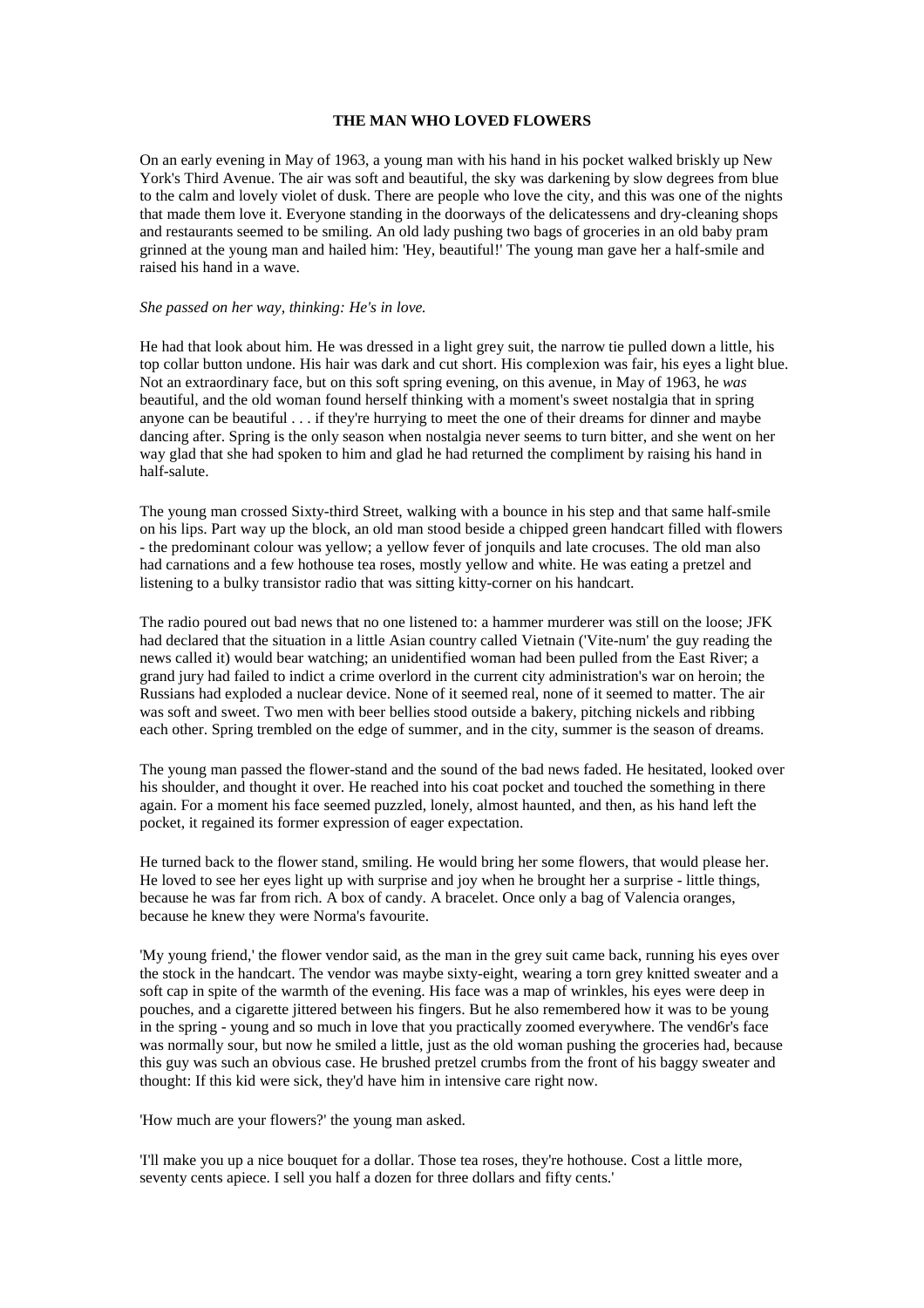'Expensive,' the young man said.

'Nothing good comes cheap, my young friend. Didn't your mother ever teach you that?'

The young man grinned. 'she might have mentioned it at that.'

'Sure. Sure she did. I give you half a dozen, two red, two yellow, two white. Can't do no better than that, can I? Put in some baby's breath - they love that - and fill it out with some fern. Nice. Or you can have the bouquet for a dollar.

'They?' the young man asked, still smiling.

'My young friend,' the flower vendor said, flicking his cigarette butt into the gutter and returning the smile, 'no one buys flowers for themselves in May. It's like a national law, you understand what I mean?'

The young man thought of Norma, her happy, surprised eyes and her gentle smile, and he ducked his head a little. 'I guess I do at that,' he said.

'Sure you do. What do you say?'

'Well, what do *you* think?'

'I'm gonna tell you what I think. Hey! Advice is still free, isn't it?'

The young man smiled and said, 'I guess it's the only thing left that is.'

'You're damn tooting it is,' the flower vendor said. 'Okay, my young friend. If the flowers are for your mother, you get her the bouquet. A few jonquils, a few crocuses, some lily of the valley. She don't spoil it by saying, "Oh Junior I love them how much did they cost oh that's too much don't you know enough not to throw your money around?"'

The young man threw his head back and laughed.

The Vendor said, 'But if it's your girl, that's a different thing, my son, and you know it. You bring her the tea roses and she don't turn into an accountant, you take my meaning? Hey! she's gonna throw her arms around your neck -'

'I'll take the tea roses,' the young man said, and this time it was the flower vendor's turn to laugh. The two men pitching nickels glanced over, smiling.

'Hey, kid!' one of them called. 'You wanna buy a weddin' ring cheap? I'll sell you mine . . . I don't want it no more.'

The young man grinned and blushed to the roots of his dark hair.

The flower vendor picked out six tea roses, snipped the stems a little, spritzed them with water, and wrapped them in a large conical spill.

'Tonight's weather looks just the way you'd want it,' the radio said. 'Fair and mild, temps in the mid to upper sixties, perfect for a little rooftop stargazing, if you're the romantic type. Enjoy, Greater New York, enjoy!'

The flower vendor Scotch-taped the seam of the paper spill and advised the young man to tell his lady that a little sugar added to the water she put them in would preserve them longer.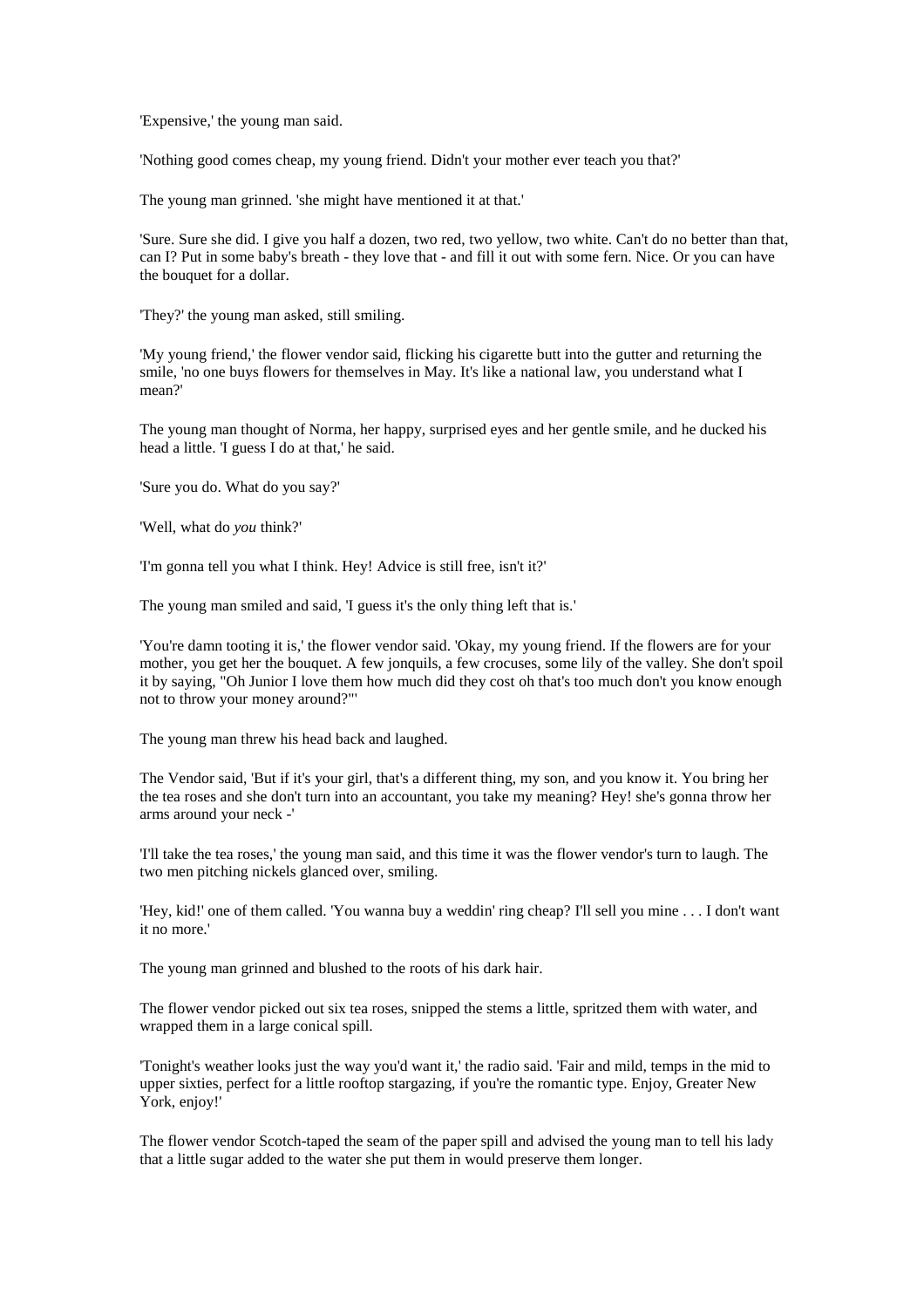'I'll tell her,' the young man said. He held out a five dollar bill. 'Thank you.'

'Just doing the job, my young friend,' the vendor said, giving him a dollar and two quarters. His smile grew a bit S- 'Give her a kiss for me.'

On the radio, the Four Seasons began singing 'Sherry'. The young man pocketed his change and went on up the street, eyes wide and alert and eager, looking not so much around him at the life ebbing and flowing up and down Third Avenue as inward and ahead, anticipating. But certain things did impinge: a mother pulling a baby in a wagon, the baby's face comically smeared with ice cream; a little girl jumping rope and singsonging out her rhyme: 'Betty and Henry up in a tree, K-I-S-S-I-N-G! First comes love, then comes marriage, here comes Henry with a baby carriage!' Two women stood outside a washateria, smoking and comparing pregnancies. A group of men were looking in a hardware-store window at a gigantic colour TV with a four-figure price tag - a baseball game was on, and all the players' faces looked green. The playing field was a vague strawberry colour, and the New York Mets were leading the Phillies by a score of six to one in the top of the ninth.

He walked on, carrying the flowers, unaware that the two women outside the washateria had stopped talking for a moment and had watched him wistfully as he walked by with his paper of tea roses; their days of receiving flowers were long over. He was unaware of a young traffic cop who stopped the cars at the intersection of Third and Sixty-ninth with a blast on his whistle to let him cross; the cop was engaged himself and recognized the dreamy expression on the young man's face from his own shaving mirror, where he had often seen it lately. He was unaware of the two teen-aged girls who passed him going the other way and then clutched themselves and giggled.

At Seventy-third Street he stopped and turned right. This street was a little darker, lined with brownstones and walk-down restaurants with Italian names. Three blocks down, a stickball game was going on in the fading light. The young man did not go that far; half a block down he turned into a narrow lane.

Now the stars were out, gleaming softly, and the lane was dark and shadowy, lined with vague shape of garbage cans. The young man was alone now - no, not quite. A wavering yowl rose in the purple gloom, and the young man frowned. It was some tomcat's love song, and there was nothing pretty about *that.* 

He walked more slowly, and glanced at his watch. It was quarter of eight and Norma should be just - Then he saw her, coming towards him from the courtyard, wearing dark blue slacks and a sailor blouse that made his heart ache. It was always a surprise seeing her for the first time, it was always a sweet shock - she looked so *young.* 

Now his smile shone out - *radiated* out, and he walked faster.

'Norma!' he said.

She looked up and smiled. . . but as they drew together, the smile faded.

His own smile trembled a little, and he felt a moment's disquiet. Her face over the sailor blouse suddenly seemed blurred. It was getting darker now. . . could he have been mistaken? Surely not. It *was*  Norma.

'I brought you flowers,' he said in a happy relief, and handed the paper spill to her.

She looked at them for a moment, smiled - and handed them back.

'Thank you, but you're mistaken,' she said. 'My name is -'Norma,' he whispered, and pulled the shorthandled hammer out of his coat pocket where it had been all along. 'They're for you, Norma. . . it was always for you. . . all for you.'